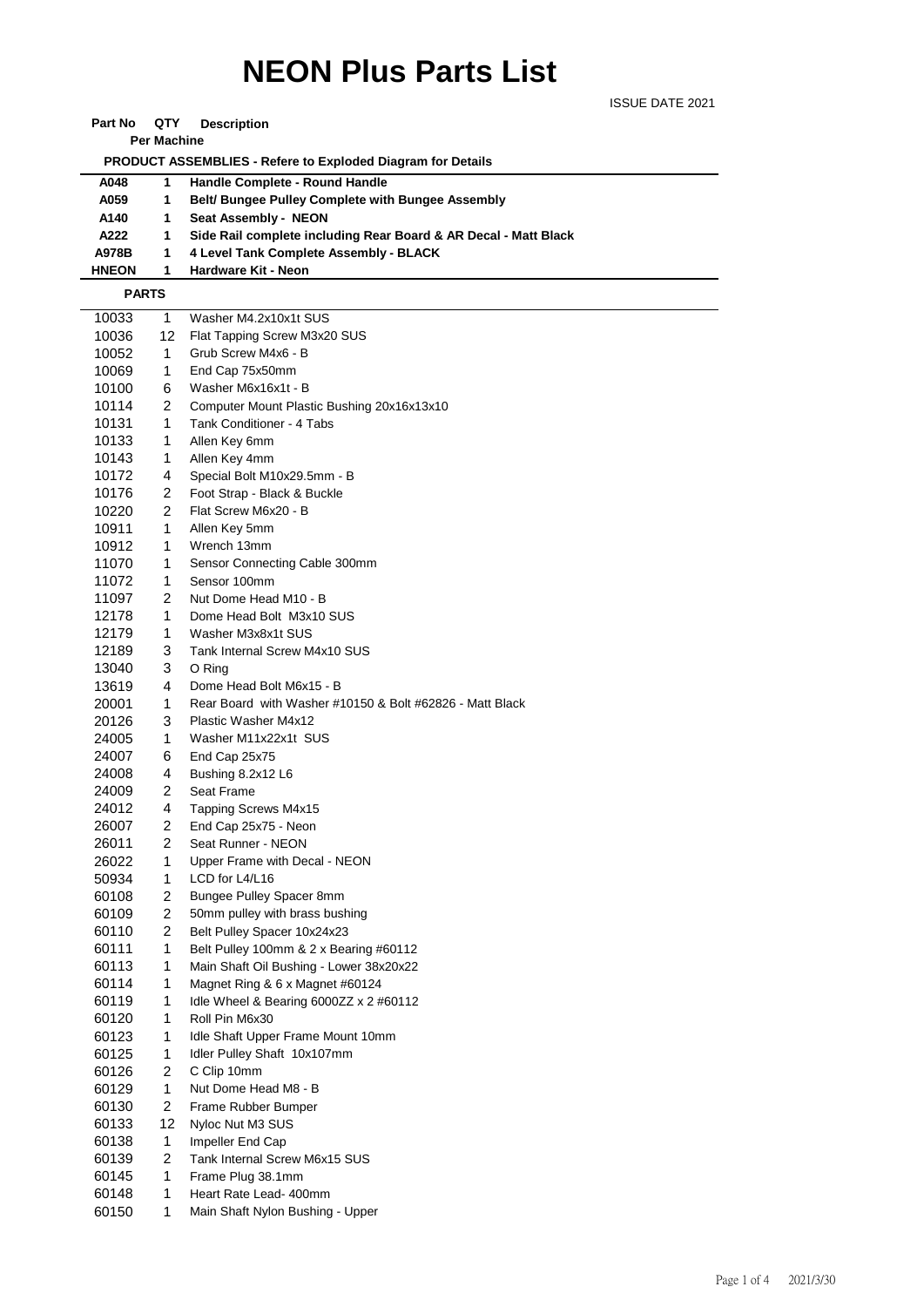| <b>Per Machine</b><br>1<br>60221<br>Hex Head Bolt M10x90 - B<br>$\overline{c}$<br>60247<br>O Ring 15.6X6.7X3.5mm<br>1<br>60304<br><b>Flywheel Upper Shaft</b><br>1<br>60316<br>Flywheel Lower Shaft with Impeller #64971- L4/L5 - B<br>1<br>60504<br>Handle/Belt Rubber Cover<br>2<br>60506<br>Handle Grip 26x22x2tx210<br>1<br>Belt Bungee Pulley Complete & Velcro #60903 & One Way Bearings#90136<br>60900<br>1<br>61001<br>Tank Bonding Strip 3M-VHB 40x40x1mm<br>4<br>61010<br>Tank Bonding Strip 3M-VHB 20x40x1mm<br>2<br>61063<br>Footplate Slider with Velcro #65997<br>$\overline{c}$<br>61064<br>Footplate Slider Base 120x111x22.8<br>1<br>61066<br>Plastic Washer M5920.1x2T<br>1<br>61228<br>Dome Head Bolt M8x65 - B<br>62002<br>1<br>Siphon<br>2<br>62807<br>Dome Head Bolt M8x15 - B<br>5<br>Dome Head Bolt M8x35 - B<br>62810<br>4<br>Dome Head Bolt M8x45 - B<br>62811<br>62815<br>8<br>Hex Head Bolt M6x20 - B<br>$\overline{c}$<br>62818<br>Hex Head Bolt M8x160 - B<br>$\overline{c}$<br>62819<br>Hex Head Bolt M8x60 - B<br>12<br>63132<br>Allen Key Bolt-M3x20 - SUS<br>1<br>63144<br>Tank Plug for HS Tank<br>63820<br>1<br>Round Decal - VARIABLE FLUID RESISTANCE - Black<br>1<br>Computer with USB - L4<br>64141<br>1<br>64983<br>L4/L5 Tank Adjuster Outer Valve & Rubber Spacer #66974 & M6 Ball Plunger #66976<br>1<br>64986<br>Adjuster Knob for Plus / V / XL - Black<br>1<br>64988<br>L4/L5 Valve Base - Black<br>1<br>65118<br>Tank Large Ring Seal - Black 499x5.8 Black<br>1<br>65125<br>Rubber End Cap - Main Frame<br>2<br>65142<br>Hex Head Bolt M8x15 - B<br>2<br>65143<br>Tank Strut bracket - Apollo/Apollo PRO<br>8<br>65693<br>Dome Head Bolt M5x15 - B<br>4<br>65702<br>Seat Wheel<br>65820<br>1<br><b>Bungee Hook Mount</b><br>2<br>65917<br>Dome Head Bolt M8x120<br>1<br>65918<br>Dome Head Bolt M10x60 - B<br>65921<br>24<br>Washer M8.5x19x1.6t - B<br>1<br>65923<br>Bungee Hook End 8mm<br>65924<br>Bungee Rope 8mm x 2230 & Inner Clip #65922<br>1<br>65931<br>9<br>Nyloc Nut M8 - B<br>65935<br>2<br>Nyloc Nut M6 - B<br>5<br>65949<br>Washer M10x21x2t - B<br>1<br>65980<br>Lower Tank Shell with Decal #61006<br>1<br>65982<br>Inner Reserve Tank Shell / AR<br>2<br>65997<br>Velcro for Sliding<br>4<br>66039<br><b>Bumper</b><br>4<br>Bump Stop - Square 23x15x6.5<br>66056<br>66058<br>1<br>Seat LS-E28 - for Dual Rail<br>66061<br>4<br>Spacer 20x8x38<br>2<br>66062<br>Spacer 12x8x209<br>$\overline{\mathbf{c}}$<br>66063<br>Axle shaft 8mm<br>4<br>D7 Eclip<br>66064<br>4<br>66065<br>Spacer 12.7x8x17.5<br>$\overline{c}$<br>66070<br><b>Transport Wheel</b><br>12<br>66074<br>Dome Head Screw for Wood M3x15 - B<br>4<br>66323<br>Seat Wheel 98A<br>66973<br>1<br><b>Rubber Seal</b><br>Shaft for Valve - L4<br>66989<br>1<br>4<br>66992<br>Flat Tapping Screw M3x16 - SUS<br>1<br>L4 Tank Adjuster Inner Valve-Black<br>66994<br>1<br>66997<br>L4 Adjuster Knob Base with Decals #66995 - Black<br>1<br>67981<br>Upper Tank Shell - L4 Decal # 66959 & Double Lip Seal # 66972<br>1<br>67988<br>End Cap - Adjuster Knob<br>2<br>70192<br>Hex Head Bolt M8x130 - B<br>2<br>90104<br>Rubber Hook Cover 8mm x 50mm | Part No | QTY | <b>Description</b> |
|----------------------------------------------------------------------------------------------------------------------------------------------------------------------------------------------------------------------------------------------------------------------------------------------------------------------------------------------------------------------------------------------------------------------------------------------------------------------------------------------------------------------------------------------------------------------------------------------------------------------------------------------------------------------------------------------------------------------------------------------------------------------------------------------------------------------------------------------------------------------------------------------------------------------------------------------------------------------------------------------------------------------------------------------------------------------------------------------------------------------------------------------------------------------------------------------------------------------------------------------------------------------------------------------------------------------------------------------------------------------------------------------------------------------------------------------------------------------------------------------------------------------------------------------------------------------------------------------------------------------------------------------------------------------------------------------------------------------------------------------------------------------------------------------------------------------------------------------------------------------------------------------------------------------------------------------------------------------------------------------------------------------------------------------------------------------------------------------------------------------------------------------------------------------------------------------------------------------------------------------------------------------------------------------------------------------------------------------------------------------------------------------------------------------------------------------------------------------------------------------------------------------------------------------------------------------------------------------------------------------------------------------------------------------------------------------------------------------------------------------------------------------------------------------------------------------------------------------------------------------------------------------------------------------------------------------------------------------------------------------------------------------------------------------------------------------------------------------------------------------------------------------------------------------------------|---------|-----|--------------------|
|                                                                                                                                                                                                                                                                                                                                                                                                                                                                                                                                                                                                                                                                                                                                                                                                                                                                                                                                                                                                                                                                                                                                                                                                                                                                                                                                                                                                                                                                                                                                                                                                                                                                                                                                                                                                                                                                                                                                                                                                                                                                                                                                                                                                                                                                                                                                                                                                                                                                                                                                                                                                                                                                                                                                                                                                                                                                                                                                                                                                                                                                                                                                                                                  |         |     |                    |
|                                                                                                                                                                                                                                                                                                                                                                                                                                                                                                                                                                                                                                                                                                                                                                                                                                                                                                                                                                                                                                                                                                                                                                                                                                                                                                                                                                                                                                                                                                                                                                                                                                                                                                                                                                                                                                                                                                                                                                                                                                                                                                                                                                                                                                                                                                                                                                                                                                                                                                                                                                                                                                                                                                                                                                                                                                                                                                                                                                                                                                                                                                                                                                                  |         |     |                    |
|                                                                                                                                                                                                                                                                                                                                                                                                                                                                                                                                                                                                                                                                                                                                                                                                                                                                                                                                                                                                                                                                                                                                                                                                                                                                                                                                                                                                                                                                                                                                                                                                                                                                                                                                                                                                                                                                                                                                                                                                                                                                                                                                                                                                                                                                                                                                                                                                                                                                                                                                                                                                                                                                                                                                                                                                                                                                                                                                                                                                                                                                                                                                                                                  |         |     |                    |
|                                                                                                                                                                                                                                                                                                                                                                                                                                                                                                                                                                                                                                                                                                                                                                                                                                                                                                                                                                                                                                                                                                                                                                                                                                                                                                                                                                                                                                                                                                                                                                                                                                                                                                                                                                                                                                                                                                                                                                                                                                                                                                                                                                                                                                                                                                                                                                                                                                                                                                                                                                                                                                                                                                                                                                                                                                                                                                                                                                                                                                                                                                                                                                                  |         |     |                    |
|                                                                                                                                                                                                                                                                                                                                                                                                                                                                                                                                                                                                                                                                                                                                                                                                                                                                                                                                                                                                                                                                                                                                                                                                                                                                                                                                                                                                                                                                                                                                                                                                                                                                                                                                                                                                                                                                                                                                                                                                                                                                                                                                                                                                                                                                                                                                                                                                                                                                                                                                                                                                                                                                                                                                                                                                                                                                                                                                                                                                                                                                                                                                                                                  |         |     |                    |
|                                                                                                                                                                                                                                                                                                                                                                                                                                                                                                                                                                                                                                                                                                                                                                                                                                                                                                                                                                                                                                                                                                                                                                                                                                                                                                                                                                                                                                                                                                                                                                                                                                                                                                                                                                                                                                                                                                                                                                                                                                                                                                                                                                                                                                                                                                                                                                                                                                                                                                                                                                                                                                                                                                                                                                                                                                                                                                                                                                                                                                                                                                                                                                                  |         |     |                    |
|                                                                                                                                                                                                                                                                                                                                                                                                                                                                                                                                                                                                                                                                                                                                                                                                                                                                                                                                                                                                                                                                                                                                                                                                                                                                                                                                                                                                                                                                                                                                                                                                                                                                                                                                                                                                                                                                                                                                                                                                                                                                                                                                                                                                                                                                                                                                                                                                                                                                                                                                                                                                                                                                                                                                                                                                                                                                                                                                                                                                                                                                                                                                                                                  |         |     |                    |
|                                                                                                                                                                                                                                                                                                                                                                                                                                                                                                                                                                                                                                                                                                                                                                                                                                                                                                                                                                                                                                                                                                                                                                                                                                                                                                                                                                                                                                                                                                                                                                                                                                                                                                                                                                                                                                                                                                                                                                                                                                                                                                                                                                                                                                                                                                                                                                                                                                                                                                                                                                                                                                                                                                                                                                                                                                                                                                                                                                                                                                                                                                                                                                                  |         |     |                    |
|                                                                                                                                                                                                                                                                                                                                                                                                                                                                                                                                                                                                                                                                                                                                                                                                                                                                                                                                                                                                                                                                                                                                                                                                                                                                                                                                                                                                                                                                                                                                                                                                                                                                                                                                                                                                                                                                                                                                                                                                                                                                                                                                                                                                                                                                                                                                                                                                                                                                                                                                                                                                                                                                                                                                                                                                                                                                                                                                                                                                                                                                                                                                                                                  |         |     |                    |
|                                                                                                                                                                                                                                                                                                                                                                                                                                                                                                                                                                                                                                                                                                                                                                                                                                                                                                                                                                                                                                                                                                                                                                                                                                                                                                                                                                                                                                                                                                                                                                                                                                                                                                                                                                                                                                                                                                                                                                                                                                                                                                                                                                                                                                                                                                                                                                                                                                                                                                                                                                                                                                                                                                                                                                                                                                                                                                                                                                                                                                                                                                                                                                                  |         |     |                    |
|                                                                                                                                                                                                                                                                                                                                                                                                                                                                                                                                                                                                                                                                                                                                                                                                                                                                                                                                                                                                                                                                                                                                                                                                                                                                                                                                                                                                                                                                                                                                                                                                                                                                                                                                                                                                                                                                                                                                                                                                                                                                                                                                                                                                                                                                                                                                                                                                                                                                                                                                                                                                                                                                                                                                                                                                                                                                                                                                                                                                                                                                                                                                                                                  |         |     |                    |
|                                                                                                                                                                                                                                                                                                                                                                                                                                                                                                                                                                                                                                                                                                                                                                                                                                                                                                                                                                                                                                                                                                                                                                                                                                                                                                                                                                                                                                                                                                                                                                                                                                                                                                                                                                                                                                                                                                                                                                                                                                                                                                                                                                                                                                                                                                                                                                                                                                                                                                                                                                                                                                                                                                                                                                                                                                                                                                                                                                                                                                                                                                                                                                                  |         |     |                    |
|                                                                                                                                                                                                                                                                                                                                                                                                                                                                                                                                                                                                                                                                                                                                                                                                                                                                                                                                                                                                                                                                                                                                                                                                                                                                                                                                                                                                                                                                                                                                                                                                                                                                                                                                                                                                                                                                                                                                                                                                                                                                                                                                                                                                                                                                                                                                                                                                                                                                                                                                                                                                                                                                                                                                                                                                                                                                                                                                                                                                                                                                                                                                                                                  |         |     |                    |
|                                                                                                                                                                                                                                                                                                                                                                                                                                                                                                                                                                                                                                                                                                                                                                                                                                                                                                                                                                                                                                                                                                                                                                                                                                                                                                                                                                                                                                                                                                                                                                                                                                                                                                                                                                                                                                                                                                                                                                                                                                                                                                                                                                                                                                                                                                                                                                                                                                                                                                                                                                                                                                                                                                                                                                                                                                                                                                                                                                                                                                                                                                                                                                                  |         |     |                    |
|                                                                                                                                                                                                                                                                                                                                                                                                                                                                                                                                                                                                                                                                                                                                                                                                                                                                                                                                                                                                                                                                                                                                                                                                                                                                                                                                                                                                                                                                                                                                                                                                                                                                                                                                                                                                                                                                                                                                                                                                                                                                                                                                                                                                                                                                                                                                                                                                                                                                                                                                                                                                                                                                                                                                                                                                                                                                                                                                                                                                                                                                                                                                                                                  |         |     |                    |
|                                                                                                                                                                                                                                                                                                                                                                                                                                                                                                                                                                                                                                                                                                                                                                                                                                                                                                                                                                                                                                                                                                                                                                                                                                                                                                                                                                                                                                                                                                                                                                                                                                                                                                                                                                                                                                                                                                                                                                                                                                                                                                                                                                                                                                                                                                                                                                                                                                                                                                                                                                                                                                                                                                                                                                                                                                                                                                                                                                                                                                                                                                                                                                                  |         |     |                    |
|                                                                                                                                                                                                                                                                                                                                                                                                                                                                                                                                                                                                                                                                                                                                                                                                                                                                                                                                                                                                                                                                                                                                                                                                                                                                                                                                                                                                                                                                                                                                                                                                                                                                                                                                                                                                                                                                                                                                                                                                                                                                                                                                                                                                                                                                                                                                                                                                                                                                                                                                                                                                                                                                                                                                                                                                                                                                                                                                                                                                                                                                                                                                                                                  |         |     |                    |
|                                                                                                                                                                                                                                                                                                                                                                                                                                                                                                                                                                                                                                                                                                                                                                                                                                                                                                                                                                                                                                                                                                                                                                                                                                                                                                                                                                                                                                                                                                                                                                                                                                                                                                                                                                                                                                                                                                                                                                                                                                                                                                                                                                                                                                                                                                                                                                                                                                                                                                                                                                                                                                                                                                                                                                                                                                                                                                                                                                                                                                                                                                                                                                                  |         |     |                    |
|                                                                                                                                                                                                                                                                                                                                                                                                                                                                                                                                                                                                                                                                                                                                                                                                                                                                                                                                                                                                                                                                                                                                                                                                                                                                                                                                                                                                                                                                                                                                                                                                                                                                                                                                                                                                                                                                                                                                                                                                                                                                                                                                                                                                                                                                                                                                                                                                                                                                                                                                                                                                                                                                                                                                                                                                                                                                                                                                                                                                                                                                                                                                                                                  |         |     |                    |
|                                                                                                                                                                                                                                                                                                                                                                                                                                                                                                                                                                                                                                                                                                                                                                                                                                                                                                                                                                                                                                                                                                                                                                                                                                                                                                                                                                                                                                                                                                                                                                                                                                                                                                                                                                                                                                                                                                                                                                                                                                                                                                                                                                                                                                                                                                                                                                                                                                                                                                                                                                                                                                                                                                                                                                                                                                                                                                                                                                                                                                                                                                                                                                                  |         |     |                    |
|                                                                                                                                                                                                                                                                                                                                                                                                                                                                                                                                                                                                                                                                                                                                                                                                                                                                                                                                                                                                                                                                                                                                                                                                                                                                                                                                                                                                                                                                                                                                                                                                                                                                                                                                                                                                                                                                                                                                                                                                                                                                                                                                                                                                                                                                                                                                                                                                                                                                                                                                                                                                                                                                                                                                                                                                                                                                                                                                                                                                                                                                                                                                                                                  |         |     |                    |
|                                                                                                                                                                                                                                                                                                                                                                                                                                                                                                                                                                                                                                                                                                                                                                                                                                                                                                                                                                                                                                                                                                                                                                                                                                                                                                                                                                                                                                                                                                                                                                                                                                                                                                                                                                                                                                                                                                                                                                                                                                                                                                                                                                                                                                                                                                                                                                                                                                                                                                                                                                                                                                                                                                                                                                                                                                                                                                                                                                                                                                                                                                                                                                                  |         |     |                    |
|                                                                                                                                                                                                                                                                                                                                                                                                                                                                                                                                                                                                                                                                                                                                                                                                                                                                                                                                                                                                                                                                                                                                                                                                                                                                                                                                                                                                                                                                                                                                                                                                                                                                                                                                                                                                                                                                                                                                                                                                                                                                                                                                                                                                                                                                                                                                                                                                                                                                                                                                                                                                                                                                                                                                                                                                                                                                                                                                                                                                                                                                                                                                                                                  |         |     |                    |
|                                                                                                                                                                                                                                                                                                                                                                                                                                                                                                                                                                                                                                                                                                                                                                                                                                                                                                                                                                                                                                                                                                                                                                                                                                                                                                                                                                                                                                                                                                                                                                                                                                                                                                                                                                                                                                                                                                                                                                                                                                                                                                                                                                                                                                                                                                                                                                                                                                                                                                                                                                                                                                                                                                                                                                                                                                                                                                                                                                                                                                                                                                                                                                                  |         |     |                    |
|                                                                                                                                                                                                                                                                                                                                                                                                                                                                                                                                                                                                                                                                                                                                                                                                                                                                                                                                                                                                                                                                                                                                                                                                                                                                                                                                                                                                                                                                                                                                                                                                                                                                                                                                                                                                                                                                                                                                                                                                                                                                                                                                                                                                                                                                                                                                                                                                                                                                                                                                                                                                                                                                                                                                                                                                                                                                                                                                                                                                                                                                                                                                                                                  |         |     |                    |
|                                                                                                                                                                                                                                                                                                                                                                                                                                                                                                                                                                                                                                                                                                                                                                                                                                                                                                                                                                                                                                                                                                                                                                                                                                                                                                                                                                                                                                                                                                                                                                                                                                                                                                                                                                                                                                                                                                                                                                                                                                                                                                                                                                                                                                                                                                                                                                                                                                                                                                                                                                                                                                                                                                                                                                                                                                                                                                                                                                                                                                                                                                                                                                                  |         |     |                    |
|                                                                                                                                                                                                                                                                                                                                                                                                                                                                                                                                                                                                                                                                                                                                                                                                                                                                                                                                                                                                                                                                                                                                                                                                                                                                                                                                                                                                                                                                                                                                                                                                                                                                                                                                                                                                                                                                                                                                                                                                                                                                                                                                                                                                                                                                                                                                                                                                                                                                                                                                                                                                                                                                                                                                                                                                                                                                                                                                                                                                                                                                                                                                                                                  |         |     |                    |
|                                                                                                                                                                                                                                                                                                                                                                                                                                                                                                                                                                                                                                                                                                                                                                                                                                                                                                                                                                                                                                                                                                                                                                                                                                                                                                                                                                                                                                                                                                                                                                                                                                                                                                                                                                                                                                                                                                                                                                                                                                                                                                                                                                                                                                                                                                                                                                                                                                                                                                                                                                                                                                                                                                                                                                                                                                                                                                                                                                                                                                                                                                                                                                                  |         |     |                    |
|                                                                                                                                                                                                                                                                                                                                                                                                                                                                                                                                                                                                                                                                                                                                                                                                                                                                                                                                                                                                                                                                                                                                                                                                                                                                                                                                                                                                                                                                                                                                                                                                                                                                                                                                                                                                                                                                                                                                                                                                                                                                                                                                                                                                                                                                                                                                                                                                                                                                                                                                                                                                                                                                                                                                                                                                                                                                                                                                                                                                                                                                                                                                                                                  |         |     |                    |
|                                                                                                                                                                                                                                                                                                                                                                                                                                                                                                                                                                                                                                                                                                                                                                                                                                                                                                                                                                                                                                                                                                                                                                                                                                                                                                                                                                                                                                                                                                                                                                                                                                                                                                                                                                                                                                                                                                                                                                                                                                                                                                                                                                                                                                                                                                                                                                                                                                                                                                                                                                                                                                                                                                                                                                                                                                                                                                                                                                                                                                                                                                                                                                                  |         |     |                    |
|                                                                                                                                                                                                                                                                                                                                                                                                                                                                                                                                                                                                                                                                                                                                                                                                                                                                                                                                                                                                                                                                                                                                                                                                                                                                                                                                                                                                                                                                                                                                                                                                                                                                                                                                                                                                                                                                                                                                                                                                                                                                                                                                                                                                                                                                                                                                                                                                                                                                                                                                                                                                                                                                                                                                                                                                                                                                                                                                                                                                                                                                                                                                                                                  |         |     |                    |
|                                                                                                                                                                                                                                                                                                                                                                                                                                                                                                                                                                                                                                                                                                                                                                                                                                                                                                                                                                                                                                                                                                                                                                                                                                                                                                                                                                                                                                                                                                                                                                                                                                                                                                                                                                                                                                                                                                                                                                                                                                                                                                                                                                                                                                                                                                                                                                                                                                                                                                                                                                                                                                                                                                                                                                                                                                                                                                                                                                                                                                                                                                                                                                                  |         |     |                    |
|                                                                                                                                                                                                                                                                                                                                                                                                                                                                                                                                                                                                                                                                                                                                                                                                                                                                                                                                                                                                                                                                                                                                                                                                                                                                                                                                                                                                                                                                                                                                                                                                                                                                                                                                                                                                                                                                                                                                                                                                                                                                                                                                                                                                                                                                                                                                                                                                                                                                                                                                                                                                                                                                                                                                                                                                                                                                                                                                                                                                                                                                                                                                                                                  |         |     |                    |
|                                                                                                                                                                                                                                                                                                                                                                                                                                                                                                                                                                                                                                                                                                                                                                                                                                                                                                                                                                                                                                                                                                                                                                                                                                                                                                                                                                                                                                                                                                                                                                                                                                                                                                                                                                                                                                                                                                                                                                                                                                                                                                                                                                                                                                                                                                                                                                                                                                                                                                                                                                                                                                                                                                                                                                                                                                                                                                                                                                                                                                                                                                                                                                                  |         |     |                    |
|                                                                                                                                                                                                                                                                                                                                                                                                                                                                                                                                                                                                                                                                                                                                                                                                                                                                                                                                                                                                                                                                                                                                                                                                                                                                                                                                                                                                                                                                                                                                                                                                                                                                                                                                                                                                                                                                                                                                                                                                                                                                                                                                                                                                                                                                                                                                                                                                                                                                                                                                                                                                                                                                                                                                                                                                                                                                                                                                                                                                                                                                                                                                                                                  |         |     |                    |
|                                                                                                                                                                                                                                                                                                                                                                                                                                                                                                                                                                                                                                                                                                                                                                                                                                                                                                                                                                                                                                                                                                                                                                                                                                                                                                                                                                                                                                                                                                                                                                                                                                                                                                                                                                                                                                                                                                                                                                                                                                                                                                                                                                                                                                                                                                                                                                                                                                                                                                                                                                                                                                                                                                                                                                                                                                                                                                                                                                                                                                                                                                                                                                                  |         |     |                    |
|                                                                                                                                                                                                                                                                                                                                                                                                                                                                                                                                                                                                                                                                                                                                                                                                                                                                                                                                                                                                                                                                                                                                                                                                                                                                                                                                                                                                                                                                                                                                                                                                                                                                                                                                                                                                                                                                                                                                                                                                                                                                                                                                                                                                                                                                                                                                                                                                                                                                                                                                                                                                                                                                                                                                                                                                                                                                                                                                                                                                                                                                                                                                                                                  |         |     |                    |
|                                                                                                                                                                                                                                                                                                                                                                                                                                                                                                                                                                                                                                                                                                                                                                                                                                                                                                                                                                                                                                                                                                                                                                                                                                                                                                                                                                                                                                                                                                                                                                                                                                                                                                                                                                                                                                                                                                                                                                                                                                                                                                                                                                                                                                                                                                                                                                                                                                                                                                                                                                                                                                                                                                                                                                                                                                                                                                                                                                                                                                                                                                                                                                                  |         |     |                    |
|                                                                                                                                                                                                                                                                                                                                                                                                                                                                                                                                                                                                                                                                                                                                                                                                                                                                                                                                                                                                                                                                                                                                                                                                                                                                                                                                                                                                                                                                                                                                                                                                                                                                                                                                                                                                                                                                                                                                                                                                                                                                                                                                                                                                                                                                                                                                                                                                                                                                                                                                                                                                                                                                                                                                                                                                                                                                                                                                                                                                                                                                                                                                                                                  |         |     |                    |
|                                                                                                                                                                                                                                                                                                                                                                                                                                                                                                                                                                                                                                                                                                                                                                                                                                                                                                                                                                                                                                                                                                                                                                                                                                                                                                                                                                                                                                                                                                                                                                                                                                                                                                                                                                                                                                                                                                                                                                                                                                                                                                                                                                                                                                                                                                                                                                                                                                                                                                                                                                                                                                                                                                                                                                                                                                                                                                                                                                                                                                                                                                                                                                                  |         |     |                    |
|                                                                                                                                                                                                                                                                                                                                                                                                                                                                                                                                                                                                                                                                                                                                                                                                                                                                                                                                                                                                                                                                                                                                                                                                                                                                                                                                                                                                                                                                                                                                                                                                                                                                                                                                                                                                                                                                                                                                                                                                                                                                                                                                                                                                                                                                                                                                                                                                                                                                                                                                                                                                                                                                                                                                                                                                                                                                                                                                                                                                                                                                                                                                                                                  |         |     |                    |
|                                                                                                                                                                                                                                                                                                                                                                                                                                                                                                                                                                                                                                                                                                                                                                                                                                                                                                                                                                                                                                                                                                                                                                                                                                                                                                                                                                                                                                                                                                                                                                                                                                                                                                                                                                                                                                                                                                                                                                                                                                                                                                                                                                                                                                                                                                                                                                                                                                                                                                                                                                                                                                                                                                                                                                                                                                                                                                                                                                                                                                                                                                                                                                                  |         |     |                    |
|                                                                                                                                                                                                                                                                                                                                                                                                                                                                                                                                                                                                                                                                                                                                                                                                                                                                                                                                                                                                                                                                                                                                                                                                                                                                                                                                                                                                                                                                                                                                                                                                                                                                                                                                                                                                                                                                                                                                                                                                                                                                                                                                                                                                                                                                                                                                                                                                                                                                                                                                                                                                                                                                                                                                                                                                                                                                                                                                                                                                                                                                                                                                                                                  |         |     |                    |
|                                                                                                                                                                                                                                                                                                                                                                                                                                                                                                                                                                                                                                                                                                                                                                                                                                                                                                                                                                                                                                                                                                                                                                                                                                                                                                                                                                                                                                                                                                                                                                                                                                                                                                                                                                                                                                                                                                                                                                                                                                                                                                                                                                                                                                                                                                                                                                                                                                                                                                                                                                                                                                                                                                                                                                                                                                                                                                                                                                                                                                                                                                                                                                                  |         |     |                    |
|                                                                                                                                                                                                                                                                                                                                                                                                                                                                                                                                                                                                                                                                                                                                                                                                                                                                                                                                                                                                                                                                                                                                                                                                                                                                                                                                                                                                                                                                                                                                                                                                                                                                                                                                                                                                                                                                                                                                                                                                                                                                                                                                                                                                                                                                                                                                                                                                                                                                                                                                                                                                                                                                                                                                                                                                                                                                                                                                                                                                                                                                                                                                                                                  |         |     |                    |
|                                                                                                                                                                                                                                                                                                                                                                                                                                                                                                                                                                                                                                                                                                                                                                                                                                                                                                                                                                                                                                                                                                                                                                                                                                                                                                                                                                                                                                                                                                                                                                                                                                                                                                                                                                                                                                                                                                                                                                                                                                                                                                                                                                                                                                                                                                                                                                                                                                                                                                                                                                                                                                                                                                                                                                                                                                                                                                                                                                                                                                                                                                                                                                                  |         |     |                    |
|                                                                                                                                                                                                                                                                                                                                                                                                                                                                                                                                                                                                                                                                                                                                                                                                                                                                                                                                                                                                                                                                                                                                                                                                                                                                                                                                                                                                                                                                                                                                                                                                                                                                                                                                                                                                                                                                                                                                                                                                                                                                                                                                                                                                                                                                                                                                                                                                                                                                                                                                                                                                                                                                                                                                                                                                                                                                                                                                                                                                                                                                                                                                                                                  |         |     |                    |
|                                                                                                                                                                                                                                                                                                                                                                                                                                                                                                                                                                                                                                                                                                                                                                                                                                                                                                                                                                                                                                                                                                                                                                                                                                                                                                                                                                                                                                                                                                                                                                                                                                                                                                                                                                                                                                                                                                                                                                                                                                                                                                                                                                                                                                                                                                                                                                                                                                                                                                                                                                                                                                                                                                                                                                                                                                                                                                                                                                                                                                                                                                                                                                                  |         |     |                    |
|                                                                                                                                                                                                                                                                                                                                                                                                                                                                                                                                                                                                                                                                                                                                                                                                                                                                                                                                                                                                                                                                                                                                                                                                                                                                                                                                                                                                                                                                                                                                                                                                                                                                                                                                                                                                                                                                                                                                                                                                                                                                                                                                                                                                                                                                                                                                                                                                                                                                                                                                                                                                                                                                                                                                                                                                                                                                                                                                                                                                                                                                                                                                                                                  |         |     |                    |
|                                                                                                                                                                                                                                                                                                                                                                                                                                                                                                                                                                                                                                                                                                                                                                                                                                                                                                                                                                                                                                                                                                                                                                                                                                                                                                                                                                                                                                                                                                                                                                                                                                                                                                                                                                                                                                                                                                                                                                                                                                                                                                                                                                                                                                                                                                                                                                                                                                                                                                                                                                                                                                                                                                                                                                                                                                                                                                                                                                                                                                                                                                                                                                                  |         |     |                    |
|                                                                                                                                                                                                                                                                                                                                                                                                                                                                                                                                                                                                                                                                                                                                                                                                                                                                                                                                                                                                                                                                                                                                                                                                                                                                                                                                                                                                                                                                                                                                                                                                                                                                                                                                                                                                                                                                                                                                                                                                                                                                                                                                                                                                                                                                                                                                                                                                                                                                                                                                                                                                                                                                                                                                                                                                                                                                                                                                                                                                                                                                                                                                                                                  |         |     |                    |
|                                                                                                                                                                                                                                                                                                                                                                                                                                                                                                                                                                                                                                                                                                                                                                                                                                                                                                                                                                                                                                                                                                                                                                                                                                                                                                                                                                                                                                                                                                                                                                                                                                                                                                                                                                                                                                                                                                                                                                                                                                                                                                                                                                                                                                                                                                                                                                                                                                                                                                                                                                                                                                                                                                                                                                                                                                                                                                                                                                                                                                                                                                                                                                                  |         |     |                    |
|                                                                                                                                                                                                                                                                                                                                                                                                                                                                                                                                                                                                                                                                                                                                                                                                                                                                                                                                                                                                                                                                                                                                                                                                                                                                                                                                                                                                                                                                                                                                                                                                                                                                                                                                                                                                                                                                                                                                                                                                                                                                                                                                                                                                                                                                                                                                                                                                                                                                                                                                                                                                                                                                                                                                                                                                                                                                                                                                                                                                                                                                                                                                                                                  |         |     |                    |
|                                                                                                                                                                                                                                                                                                                                                                                                                                                                                                                                                                                                                                                                                                                                                                                                                                                                                                                                                                                                                                                                                                                                                                                                                                                                                                                                                                                                                                                                                                                                                                                                                                                                                                                                                                                                                                                                                                                                                                                                                                                                                                                                                                                                                                                                                                                                                                                                                                                                                                                                                                                                                                                                                                                                                                                                                                                                                                                                                                                                                                                                                                                                                                                  |         |     |                    |
|                                                                                                                                                                                                                                                                                                                                                                                                                                                                                                                                                                                                                                                                                                                                                                                                                                                                                                                                                                                                                                                                                                                                                                                                                                                                                                                                                                                                                                                                                                                                                                                                                                                                                                                                                                                                                                                                                                                                                                                                                                                                                                                                                                                                                                                                                                                                                                                                                                                                                                                                                                                                                                                                                                                                                                                                                                                                                                                                                                                                                                                                                                                                                                                  |         |     |                    |
|                                                                                                                                                                                                                                                                                                                                                                                                                                                                                                                                                                                                                                                                                                                                                                                                                                                                                                                                                                                                                                                                                                                                                                                                                                                                                                                                                                                                                                                                                                                                                                                                                                                                                                                                                                                                                                                                                                                                                                                                                                                                                                                                                                                                                                                                                                                                                                                                                                                                                                                                                                                                                                                                                                                                                                                                                                                                                                                                                                                                                                                                                                                                                                                  |         |     |                    |
|                                                                                                                                                                                                                                                                                                                                                                                                                                                                                                                                                                                                                                                                                                                                                                                                                                                                                                                                                                                                                                                                                                                                                                                                                                                                                                                                                                                                                                                                                                                                                                                                                                                                                                                                                                                                                                                                                                                                                                                                                                                                                                                                                                                                                                                                                                                                                                                                                                                                                                                                                                                                                                                                                                                                                                                                                                                                                                                                                                                                                                                                                                                                                                                  |         |     |                    |
|                                                                                                                                                                                                                                                                                                                                                                                                                                                                                                                                                                                                                                                                                                                                                                                                                                                                                                                                                                                                                                                                                                                                                                                                                                                                                                                                                                                                                                                                                                                                                                                                                                                                                                                                                                                                                                                                                                                                                                                                                                                                                                                                                                                                                                                                                                                                                                                                                                                                                                                                                                                                                                                                                                                                                                                                                                                                                                                                                                                                                                                                                                                                                                                  |         |     |                    |
|                                                                                                                                                                                                                                                                                                                                                                                                                                                                                                                                                                                                                                                                                                                                                                                                                                                                                                                                                                                                                                                                                                                                                                                                                                                                                                                                                                                                                                                                                                                                                                                                                                                                                                                                                                                                                                                                                                                                                                                                                                                                                                                                                                                                                                                                                                                                                                                                                                                                                                                                                                                                                                                                                                                                                                                                                                                                                                                                                                                                                                                                                                                                                                                  |         |     |                    |
|                                                                                                                                                                                                                                                                                                                                                                                                                                                                                                                                                                                                                                                                                                                                                                                                                                                                                                                                                                                                                                                                                                                                                                                                                                                                                                                                                                                                                                                                                                                                                                                                                                                                                                                                                                                                                                                                                                                                                                                                                                                                                                                                                                                                                                                                                                                                                                                                                                                                                                                                                                                                                                                                                                                                                                                                                                                                                                                                                                                                                                                                                                                                                                                  |         |     |                    |
|                                                                                                                                                                                                                                                                                                                                                                                                                                                                                                                                                                                                                                                                                                                                                                                                                                                                                                                                                                                                                                                                                                                                                                                                                                                                                                                                                                                                                                                                                                                                                                                                                                                                                                                                                                                                                                                                                                                                                                                                                                                                                                                                                                                                                                                                                                                                                                                                                                                                                                                                                                                                                                                                                                                                                                                                                                                                                                                                                                                                                                                                                                                                                                                  |         |     |                    |
|                                                                                                                                                                                                                                                                                                                                                                                                                                                                                                                                                                                                                                                                                                                                                                                                                                                                                                                                                                                                                                                                                                                                                                                                                                                                                                                                                                                                                                                                                                                                                                                                                                                                                                                                                                                                                                                                                                                                                                                                                                                                                                                                                                                                                                                                                                                                                                                                                                                                                                                                                                                                                                                                                                                                                                                                                                                                                                                                                                                                                                                                                                                                                                                  |         |     |                    |
|                                                                                                                                                                                                                                                                                                                                                                                                                                                                                                                                                                                                                                                                                                                                                                                                                                                                                                                                                                                                                                                                                                                                                                                                                                                                                                                                                                                                                                                                                                                                                                                                                                                                                                                                                                                                                                                                                                                                                                                                                                                                                                                                                                                                                                                                                                                                                                                                                                                                                                                                                                                                                                                                                                                                                                                                                                                                                                                                                                                                                                                                                                                                                                                  |         |     |                    |
|                                                                                                                                                                                                                                                                                                                                                                                                                                                                                                                                                                                                                                                                                                                                                                                                                                                                                                                                                                                                                                                                                                                                                                                                                                                                                                                                                                                                                                                                                                                                                                                                                                                                                                                                                                                                                                                                                                                                                                                                                                                                                                                                                                                                                                                                                                                                                                                                                                                                                                                                                                                                                                                                                                                                                                                                                                                                                                                                                                                                                                                                                                                                                                                  |         |     |                    |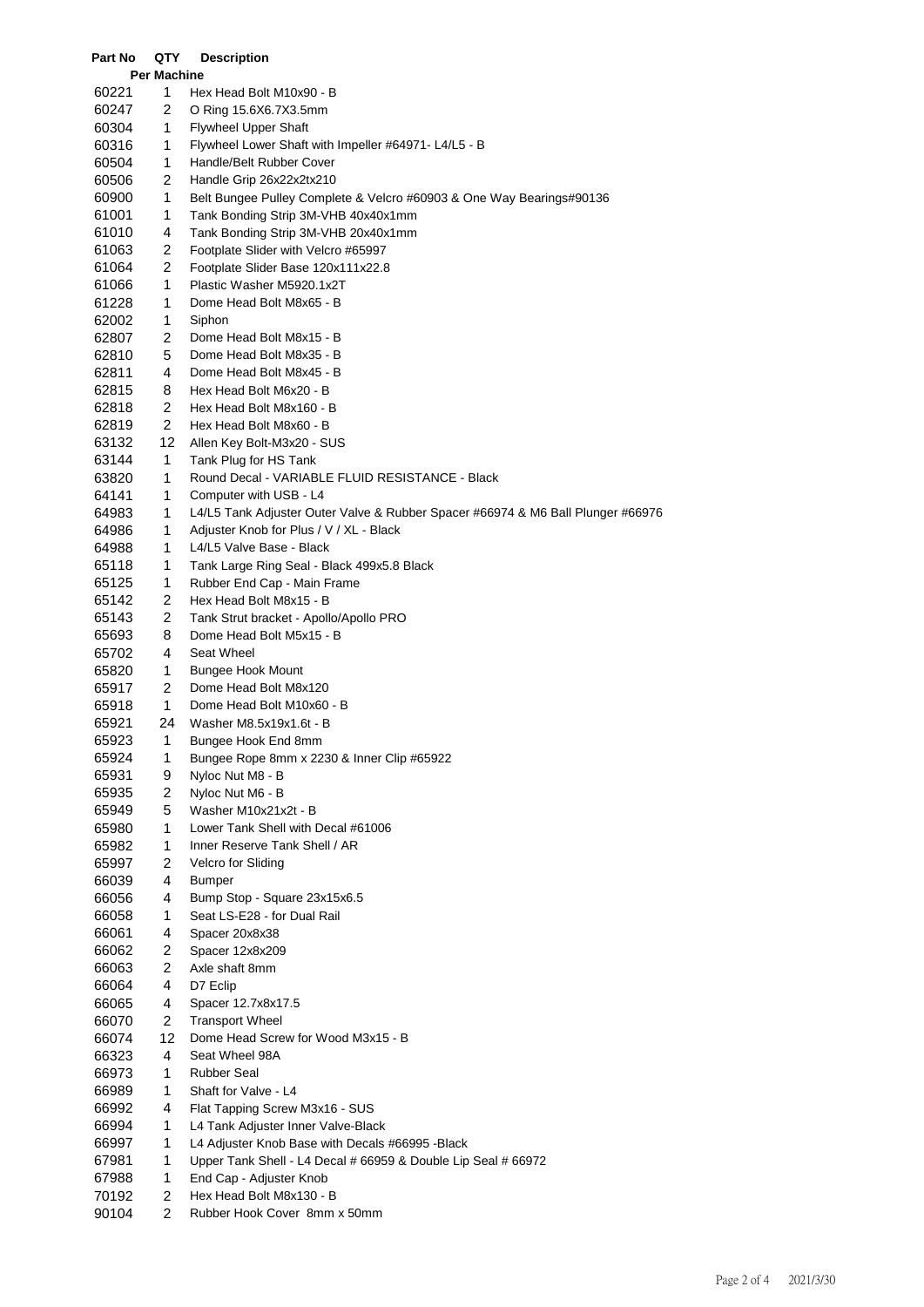**Part No QTY Description Per Machine**